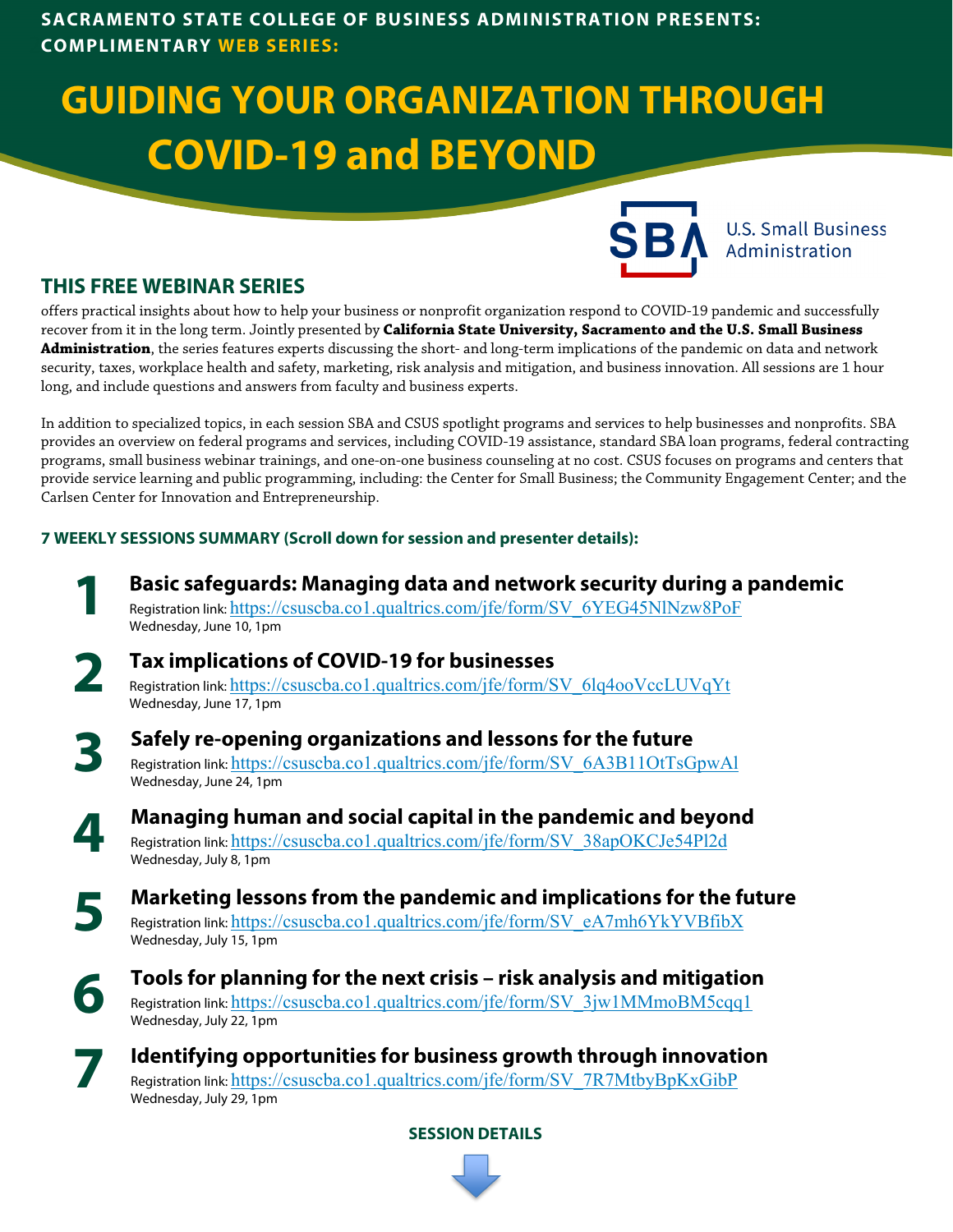# **SESSION 1: BASIC SAFEGUARDS: MANAGING DATA AND NETWORK SECURITY DURING A PANDEMIC**

#### **Wednesday, June 10, 1 pm**

Registration link: [https://csuscba.co1.qualtrics.com/jfe/form/SV\\_6YEG45NlNzw8PoF](https://csuscba.co1.qualtrics.com/jfe/form/SV_6YEG45NlNzw8PoF)

With the shift for many organizations to a virtual environment, many businesses and nonprofits had to make snap decisions about how to support such arrangements. In this talk, **Dr. Joseph Taylor**, Chair of Sacramento State College of Business Administration's Information Systems and Business Analytics Department, discusses how to manage technology risks and address data and network security challenges in an environment where many are working remotely.

**Janelle Green**, Lead Economic Development Specialist for SBA District Office, provides an overview on federal programs and services, including COVID-19 assistance, standard SBA loan programs, federal contracting programs, small business webinar trainings, and one-on-one business counseling at no cost.



**Dr. Joseph Taylor Janelle Green**



#### **SESSION 2: TAX IMPLICATIONS OF COVID-19 FOR BUSINESSES**

#### **Wednesday, June 17, 1 pm**

Registration link: [https://csuscba.co1.qualtrics.com/jfe/form/SV\\_6lq4ooVccLUVqYt](https://csuscba.co1.qualtrics.com/jfe/form/SV_6lq4ooVccLUVqYt)

**Selvi Stanislaus**, Executive Officer of the State of California Franchise Tax Board and faculty in the Accounting Department in the College of Business Administration, addresses tax implications for businesses affected by the COVID-19 pandemic including:

- Postponement Period for Filing and Paying Taxes
- Delayed Collection Actions
- Audit and Filing Enforcement Actions
- Claims, Protests, and Appeals
- Nonresident and Nonwage Withholding
- FTB Outreach
- CARES Act Conformity

**Janelle Green**, Lead Economic Development Specialist for SBA District Office, provides an overview on federal programs and services, including COVID-19 assistance, standard SBA loan programs, federal contracting programs, small business webinar trainings, and one-on-one business counseling at no cost.





**Selvi Stanislaus Janelle Green**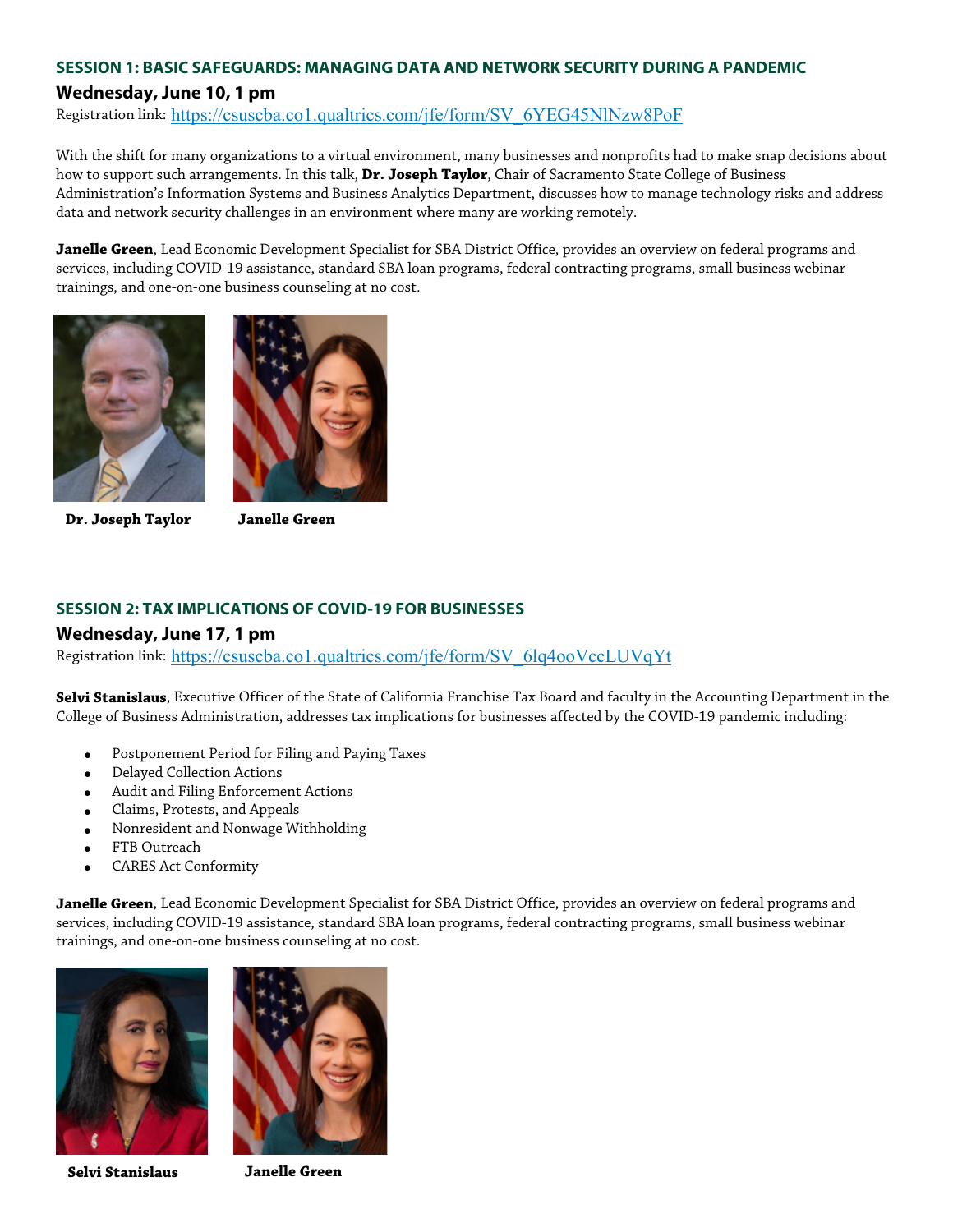#### **SESSION 3: SAFELY RE-OPENING ORGANIZATIONS AND LESSONS FOR THE FUTURE**

### **Wednesday, June 24, 1 pm**

Registration link: [https://csuscba.co1.qualtrics.com/jfe/form/SV\\_6A3B11OtTsGpwAl](https://csuscba.co1.qualtrics.com/jfe/form/SV_6A3B11OtTsGpwAl)

As the state moves to ease stay at home orders, what can organizations do to ensure that they are protecting the health and safety of their workers and their clients? In this talk, **Dr. Nitin Roy**, Assistant Professor of Public Health, discusses workplace health and safety best practices to reduce the spread of infectious disease and potential long-term changes for workplaces resulting from the pandemic.

**Janelle Green**, Lead Economic Development Specialist for SBA District Office, provides an overview on federal programs and services, including COVID-19 assistance, standard SBA loan programs, federal contracting programs, small business webinar trainings, and one-on-one business counseling at no cost.



**Dr. Nitin Roy Janelle Green**



#### **SESSION 4: MANAGING HUMAN AND SOCIAL CAPITAL IN THE PANDEMIC AND BEYOND**

#### **Wednesday, July 8, 1 pm**

Registration link: [https://csuscba.co1.qualtrics.com/jfe/form/SV\\_38apOKCJe54Pl2d](https://csuscba.co1.qualtrics.com/jfe/form/SV_38apOKCJe54Pl2d)

The COVID-19 pandemic has changed how people work and interact with each other. **Dr. Sharyn Gardner**, Associate Professor of Management and Organizations and Faculty Coordinator of the Center for Small Business, and **Dr. Sargam Garg**, Assistant Professor of Management and Organizations, discuss how to foster positive workplace connections and how to motivate and develop employees during the pandemic and in the future.

**Janelle Green**, Lead Economic Development Specialist for SBA District Office, provides an overview on federal programs and services, including COVID-19 assistance, standard SBA loan programs, federal contracting programs, small business webinar trainings, and one-on-one business counseling at no cost.





**Dr. Sharyn Gardner Dr. Sargam Garg Janelle Green**

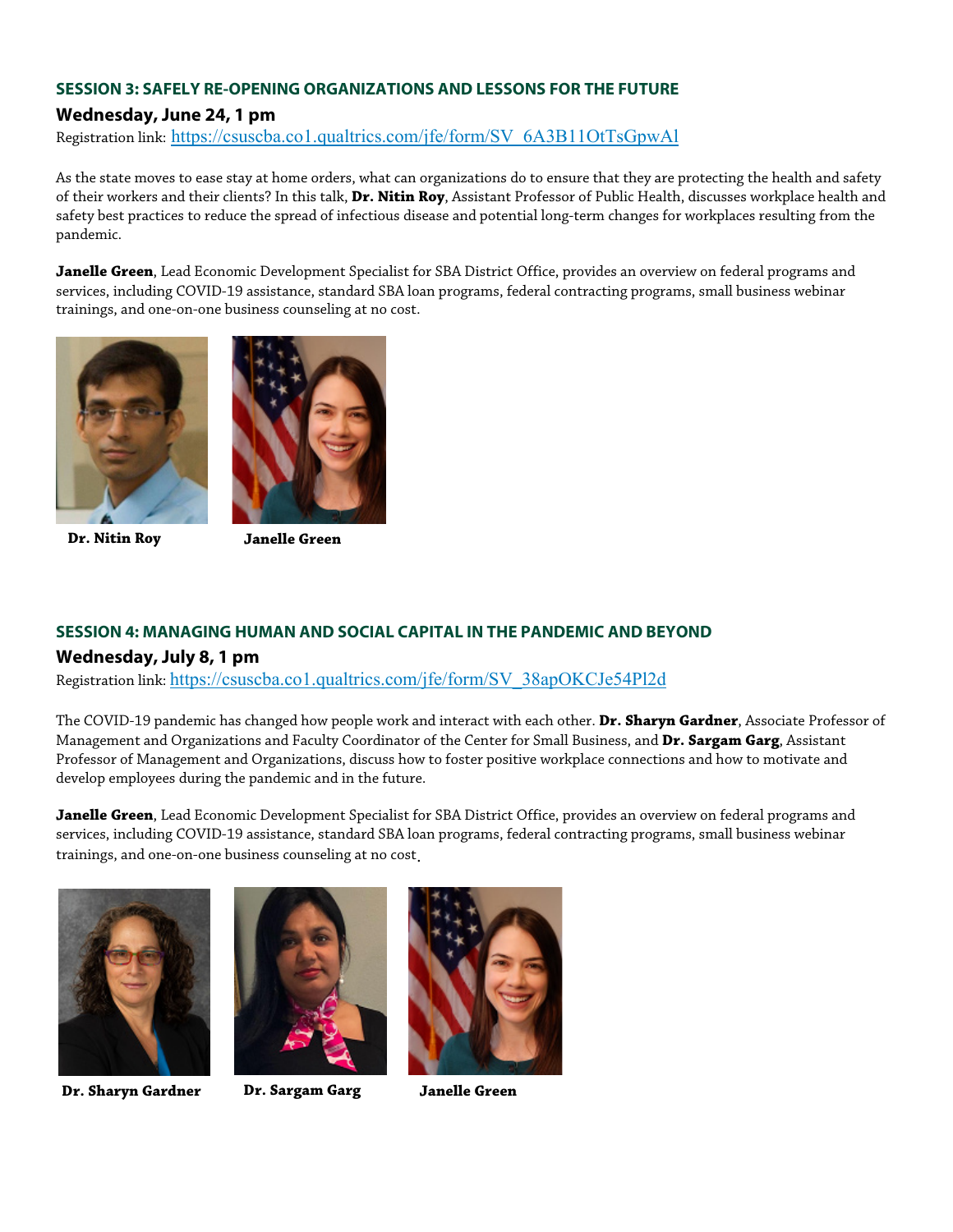## **SESSION 5: MARKETING LESSONS FROM THE PANDEMIC AND IMPLICATIONS FOR THE FUTURE Wednesday, July 15, 1 pm**

Registration link: [https://csuscba.co1.qualtrics.com/jfe/form/SV\\_eA7mh6YkYVBfibX](https://csuscba.co1.qualtrics.com/jfe/form/SV_eA7mh6YkYVBfibX)

The uncertainty generated by COVID-19 has shifted consumer needs and their expectations. Those businesses built on strong foundations of marketing strategy, fueled by creativity, have been more effective at adapting. In this webinar, **Barbara Read**, CSUS marketing faculty, and marketing consultant for the Capital Region and Sierra Small Business Development Centers, addresses how to create a resilient marketing strategy by: understanding our customers and trends, building strong customer relationships, and creating, communicating, and delivering superior value.

**Janelle Green**, Lead Economic Development Specialist for SBA District Office, provides an overview on federal programs and services, including COVID-19 assistance, standard SBA loan programs, federal contracting programs, small business webinar trainings, and one-on-one business counseling at no cost.





**Barbara Read Janelle Green**

## **SESSION 6: TOOLS FOR PLANNING FOR THE NEXT CRISIS – RISK ANALYSIS AND MITIGATION Wednesday, July 22, 1 pm**

Registration link: [https://csuscba.co1.qualtrics.com/jfe/form/SV\\_3jw1MMmoBM5cqq1](https://csuscba.co1.qualtrics.com/jfe/form/SV_3jw1MMmoBM5cqq1)

Crises often lay bare the weaknesses in our systems. They also present opportunities. The COVID-19 pandemic is no exception – revealing issues with supply chains, information systems, and organizational policies, for example, and opportunities to learn from them. In this presentation, **Dr. Joseph Taylor** (Associate Professor, Dept. Chair of Information Systems and Business Analytics) and **Dr. Ryan Fuller** (Assistant Professor of Management and Organizations) address how businesses can recognize risks to mitigate and minimize the effects of future crises.

**Janelle Green**, Lead Economic Development Specialist for SBA District Office, provides an overview on federal programs and services, including COVID-19 assistance, standard SBA loan programs, federal contracting programs, small business webinar trainings, and one-on-one business counseling at no cost.



**Dr. Joseph Taylor Dr. Ryan Fuller Janelle Green**